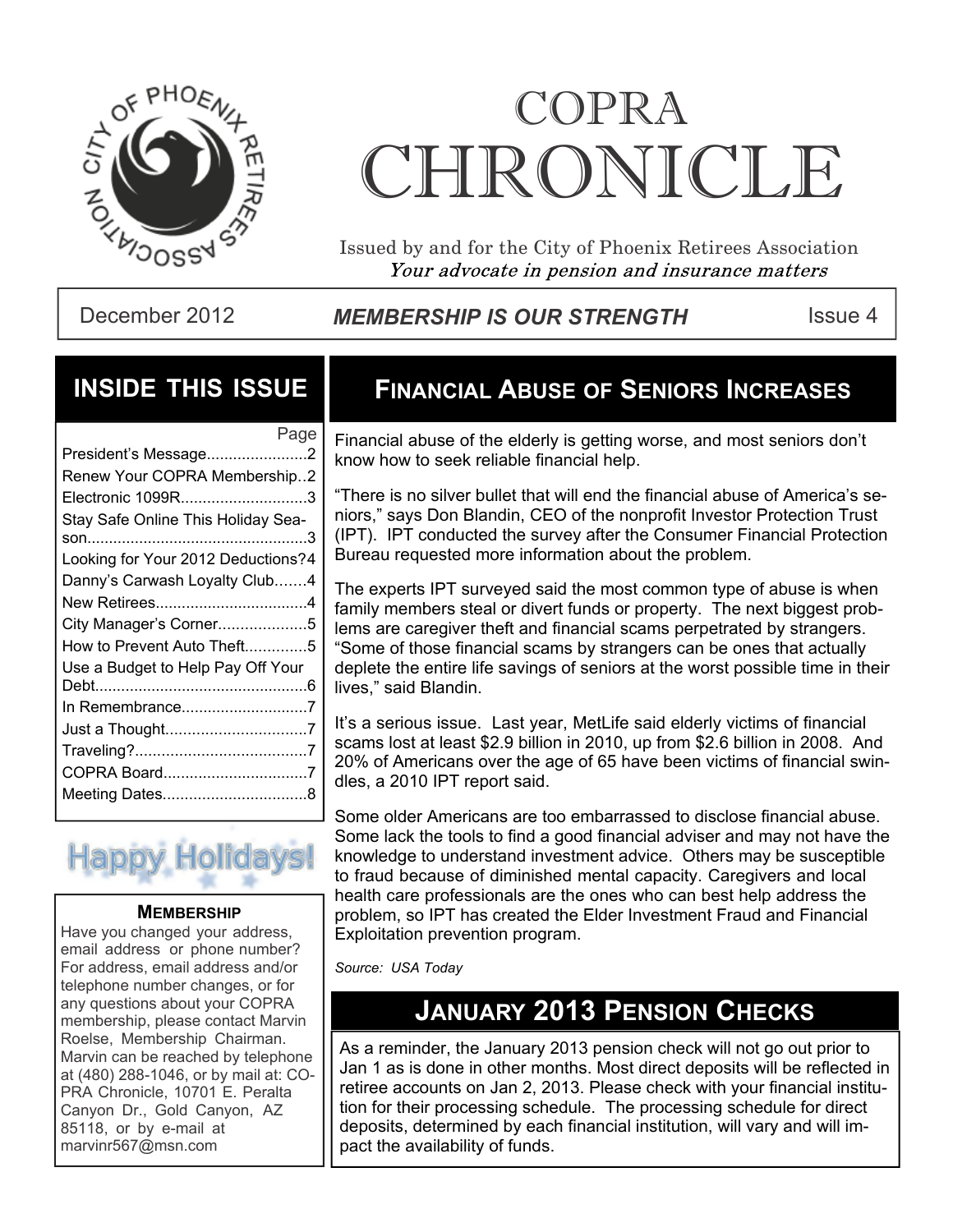# **PRESIDENT'S MESSAGE**



Hi everyone:

I hope this message finds you in good health and finishing up all the Thanksgiving festivities which always give us the opportunity to celebrate the bounty that we have as a country. With that behind us and the holiday season ahead of us, it is going to be a busy 4 weeks until New Years.

Your COPRA Board continues to work hard as well, meeting with City representatives on Pension, Health, and Benefit issues. Hopefully, all of you covered under the City's Retiree Health Insurance took the opportunity to complete the Health Assessment Process provided by both CIGNA and Blue Cross which will give you

some small savings on your monthly premiums. Retiree Health Insurance through the City will now be operating on a calendar year schedule to coincide with Medicare starting this coming January 2013.

On another news front, the City Council has approved the placement of Proposition 201 concerning Retiree Pensions on the ballot for the upcoming election on March 12, 2013. If Proposition 201 is passed by the voters, only new General Service Employees hired by the City after July 1, 2013 will be affected. Existing City employees and General Service retirees are not affected by this proposition. Police and Fire Sworn Employees and retirees fall under the State Public Safety Retirement System and are not tied to Proposition 201.

Finally, COPRA's Annual meeting will be taking place on December 6th at the completion of the Holiday Luncheon. The Annual Election of Board members also occurs at that time. All five incumbents up for re-election have agreed to serve another two-year term subject to membership approval at this Annual Meeting.

In closing, it is my best wishes and thoughts that each of you has a joyous Holiday Season and Happy New Year with 2013 just around the corner.

Jack



### **HAVE SANTA PUT YOUR COPRA RENEWAL ON YOUR CHRISTMAS WISH LIST**

**Please check the mailing label on this Chronicle for the "Dues Paid Thru:" year. If the "Dues Paid Thru:" year is "2012", you need to renew your COPRA membership!**

If you receive the COPRA Chronicle by email which doesn't have a mailing label, you will receive an email in December advising you of the status of your COPRA membership.

As a retiree, it is important that you stay abreast of events happening in the City that may have an impact on your benefits and the retirement fund. Please renew your membership today. As our motto on the front page of the Chronicle says, "Membership is Our Strength."

COPRA membership dues are \$10.00 for all members. The dues special is still available so if you pay dues for 4 years (\$40.00), you get credit for 5 years. To renew your COPRA membership, send a check payable to "COPRA" to the following address:

> COPRA % Marvin Roelse 10701 East Peralta Canyon Drive Gold Canyon, AZ 85118-5130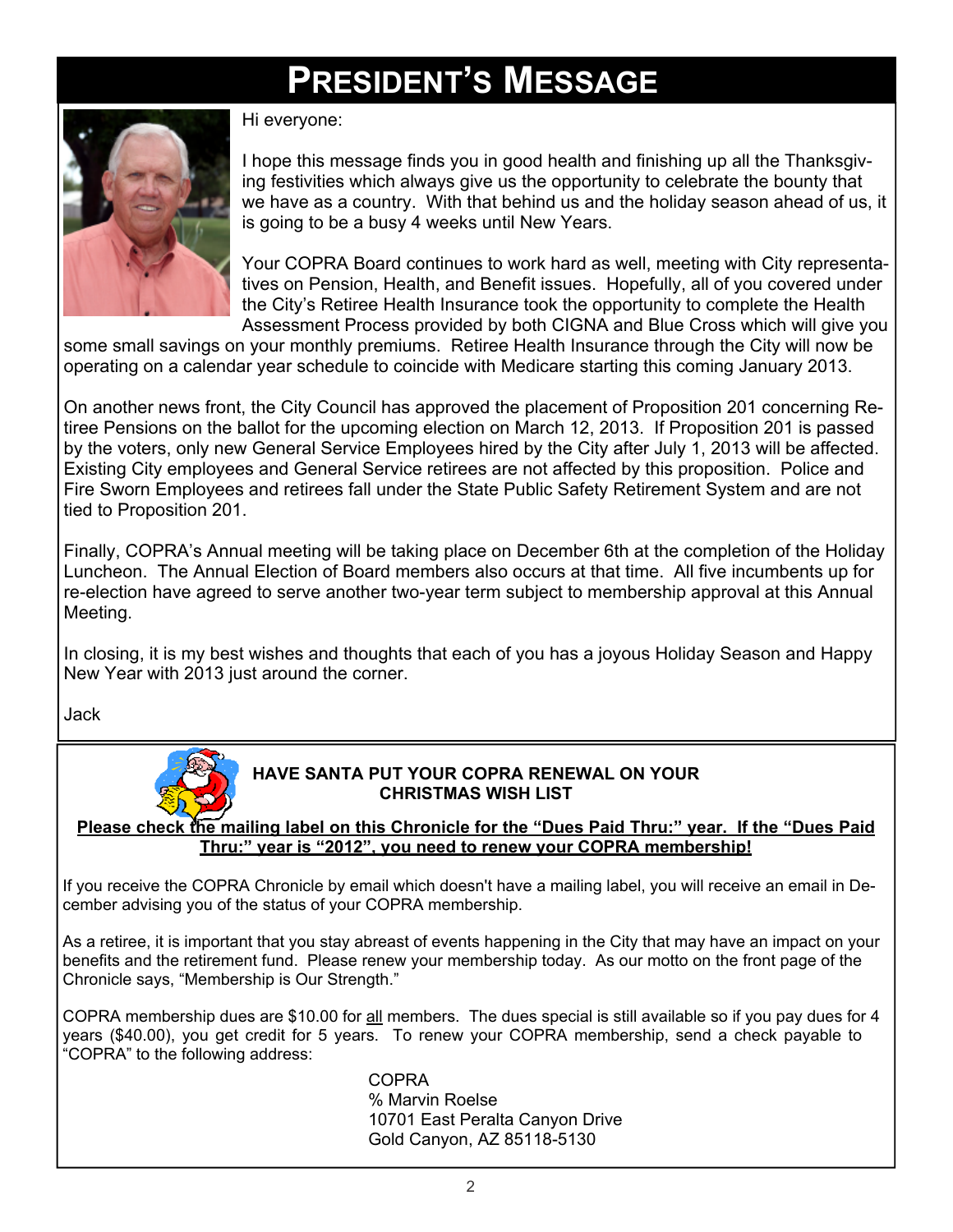# **ELECTRONIC 1099R**

### **New for Year End 2012**

The City of Phoenix Finance Department – Central Payroll is proud to announce the roll out of the electronic 1099R program in eChris. You will now be able to opt in to a program to receive your 1099R online instead of waiting for your paper copy in the mail.

Here are 4 reasons you should give your consent to view your 1099R online:

- 1. You will be able to access your 1099R information earlier online by opting into this program. Your 1099R will be available for viewing in late January. If you do not give your consent, your paper 1099R will be mailed during the last week of January.
- 2. Go Green –You will have access to your 1099R for tax purposes online.
- 3. Less Exposure to Identity Theft Your worries about lost or stolen tax information are over. You can now get your 1099R information from the security of your home and print your form only if you choose to.
- 4. It's Easy! Just sign into eChris and from the Main Menu, go to the Self Service tab, then Payroll and Compensation. Now you'll see a "1099R Consent" option. Click on the **Consent** box and **Submit** your information.

Your **2011** 1099R is available for you to view now in eChris.

**Opt in today! The deadline to opt in to this program for 2012 1099R's is January 7th.**

If you have any questions, please contact Retirement at 602-534-4400.

# **STAY SAFE ONLINE THIS HOLIDAY SEASON**

With the busy holiday shopping season upon us once again, consumers need to be reminded that as merchants gear up for holiday shopping, spammers and online scammers are also expected to work overtime to exploit the busy holiday season.

For the past several years, the volume of attacks -- including phishing email attacks, social media exploits and other types of malware attacks -- typically increases during the holiday season. Many of these attacks are engineered to take advantage of the consumer mindset during the holidays. Consumers need to look out for holiday shopping, charity, and package delivery scams that are designed to trick them into providing personal information, exposing credit card numbers or banking information, or downloading malware that gives criminals remote access to their computers or mobile devices.

On any given day, phishing attacks represented between 10 - 30 percent of total unsolicited email volume.

Following seven simple rules can help consumers ensure their online safety during the holiday season:

**1. Be aware:** Always view with suspicion any email with requests for personal IDs, financial information, user names, or passwords. Your bank, online services, government agencies or legitimate online stores are extremely unlikely to ask you for this type of information via email. Consumers should also be suspicious of similar emails that appear to come from an employer or friend. Never send personal financial information such as credit card numbers and social security numbers via email.

Today's malicious emails and phishing attacks are disguised as communications from all sorts of organizations, including banks, money transfer services, government agencies, media outlets, and package delivery services.

- **2. Don't click:** If you receive a suspicious email, don't click the links in the email or open file attachments from anything but 100 percent trusted sources. Links embedded in emails may take you to fraudulent sites that look similar or identical to the legitimate "spoofed" site. In addition to attempting to gather your personal login credentials, these phishing sites may also automatically install malicious software without your knowledge. Increasingly, scammers are using link shortening services to disguise the true destinations of their links. Instead of clicking, open a browser and type the actual Web address for the site into the address bar. Alternatively, call the company using a phone number you already know.
- **3. Be secure:** When you are shopping online, entering important information such as credit card numbers, or updating personal information, make sure you're using a secure Web site. If you are on a secure Web server, the Web address will begin with "https://" instead of the usual "http://". Most Web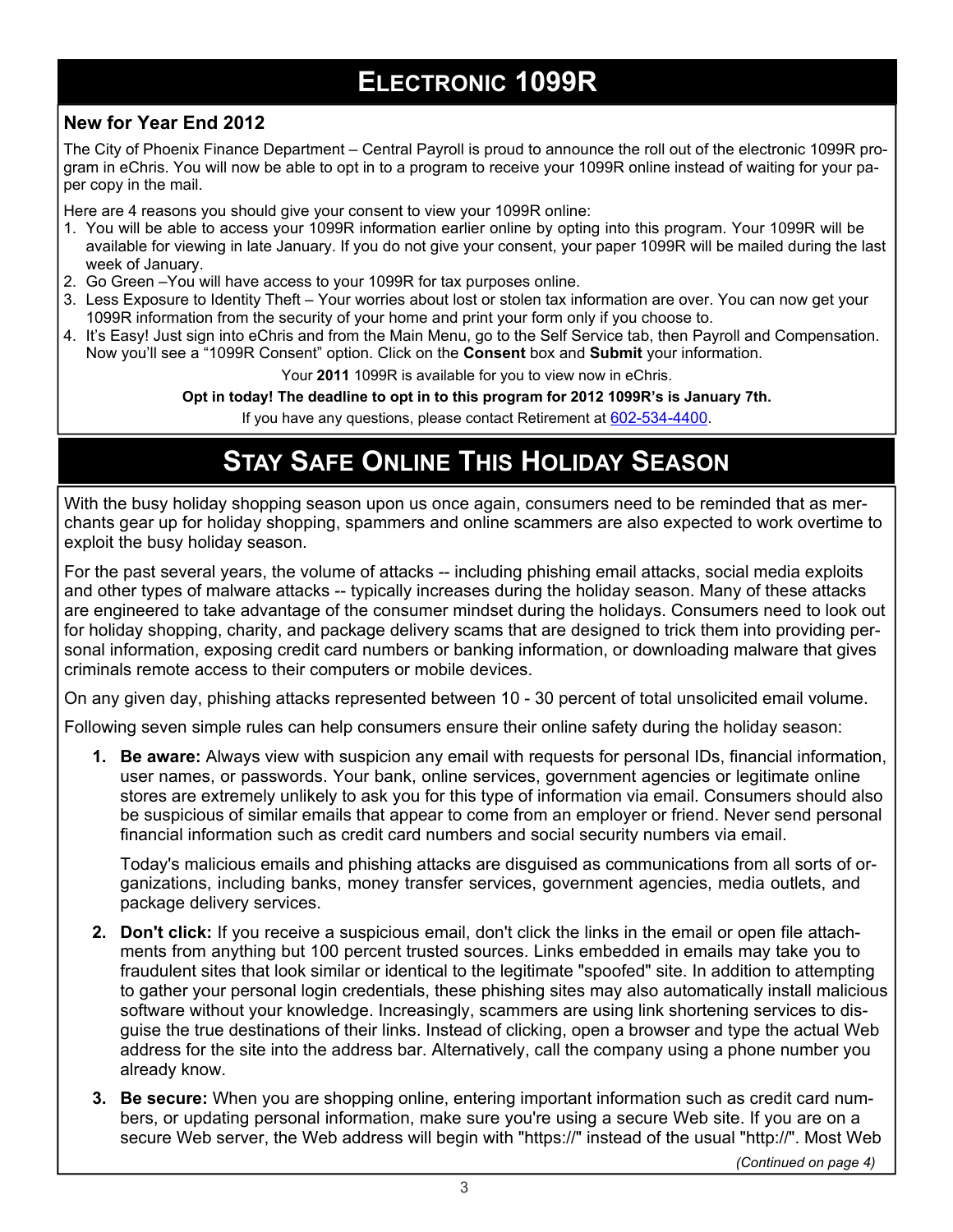# **STAY SAFE ONLINE THIS HOLIDAY SEASON (CONTINUED)**

#### *(Continued from page 3)*

browsers also show an icon (such as Internet Explorer's "padlock" icon) to indicate that the page you are viewing is secure.

- **4. Don't fill out email forms:** Never fill out forms within an email, especially those asking for personal information. Instead, visit the company's actual Web site (using a Web address you already know) and ensure that the page you are using is secure before entering sensitive information.
- **5. Keep an eye on your accounts:** Check the accuracy of your credit card and bank statements on a regular basis, especially during the busy holiday shopping season. Many scammers count on consumer inattention to get away with fraudulent charges. If you see anything suspicious, contact your financial institution immediately.
- **6. Get social media savvy:** Email isn't the only attack vector used by spammers and scammers. Social media sites like Facebook and Twitter are increasingly used to deliver the same kinds of scams and malicious links to unsuspecting users. Spammers and malware writers continue to distribute malicious, but convincing, emails that masquerade as notifications such as friend requests or message notifications. Keep all of the preceding tips in mind when using the latest communication tools.
- **7. Make security your first stop:** If your holiday includes giving or receiving a new computer, mobile device or upgraded operating system, install a good anti-virus or Internet security solution before doing anything else online. Reputable vendors include F-Secure, McAfee and Symantec. Be extremely wary of Web pop-ups that offer "free security scans" or that inform you that your machine is infected with a virus. Such offers commonly lead to fraudulent anti-virus solutions that are actually malicious software.

*Source: Proofpoint, Inc.*

### **LOOKING FOR YOUR 2012 DEDUCTIONS**

**Are you looking for the total dollar amount of your 2012 medical and/or dental premium deductions for use in completing your 2012 tax returns?** This is easily found online in the City's eCHRIS system. Just look for the annual total on your last check of 2012. You, or someone you trust, can access this information with a computer and Internet connection. Take these steps:

- *1. Go to* echris.phoenix.gov
- *2. At the top of the page to the right of the Phoenix bird, find and click "Retirees"*
- *3. Scroll down and click on the link that reads "How to View/Print Paystubs."*

*At step three, above, you'll also find a link that reads "How to log in to eCHRIS" if you haven't used eCHRIS since retiring.*

**Need help? Have questions?** For assistance by phone, please contact the HR Center at (602) 262-6608 or the Benefits Office at (602) 262-4777. If you live in the area, you are welcome to stop by the Personnel Building Monday through Friday from 8:00 a.m. to 4:30 p.m. for assistance. The Personnel Building is located at 135 N. Second Ave. in downtown Phoenix (SE corner of 2nd Ave. and Monroe). Metered parking is available.

**The Loyalty Club** at Danny's Family Car Wash is designed to save you both time and money. By joining, you will receive \$3 off every Full Service Car Wash. The \$3 discount is based on your car's license plate and not you, so register all of your vehicles for the program! There is no limit to how many you can register! The best part of all is that there is no card or coupon to remember!

Go to **<https://dannysfamily.com/new/programs-2/tlc/>** to register!

# **NEW RETIREES (SEPTEMBER 2012)**

Denise Bimbaum Willard Chrisman Jacqueline Ciccolo Robert Lytle Michael Maeder Richard Miller Benjamin Ong David Sandoval David White Mark Yoshimura City Court

Library Aviation Human Services Parks & Rec Parks & Rec **Water** 

Public Works

*"Membership is our Strength"*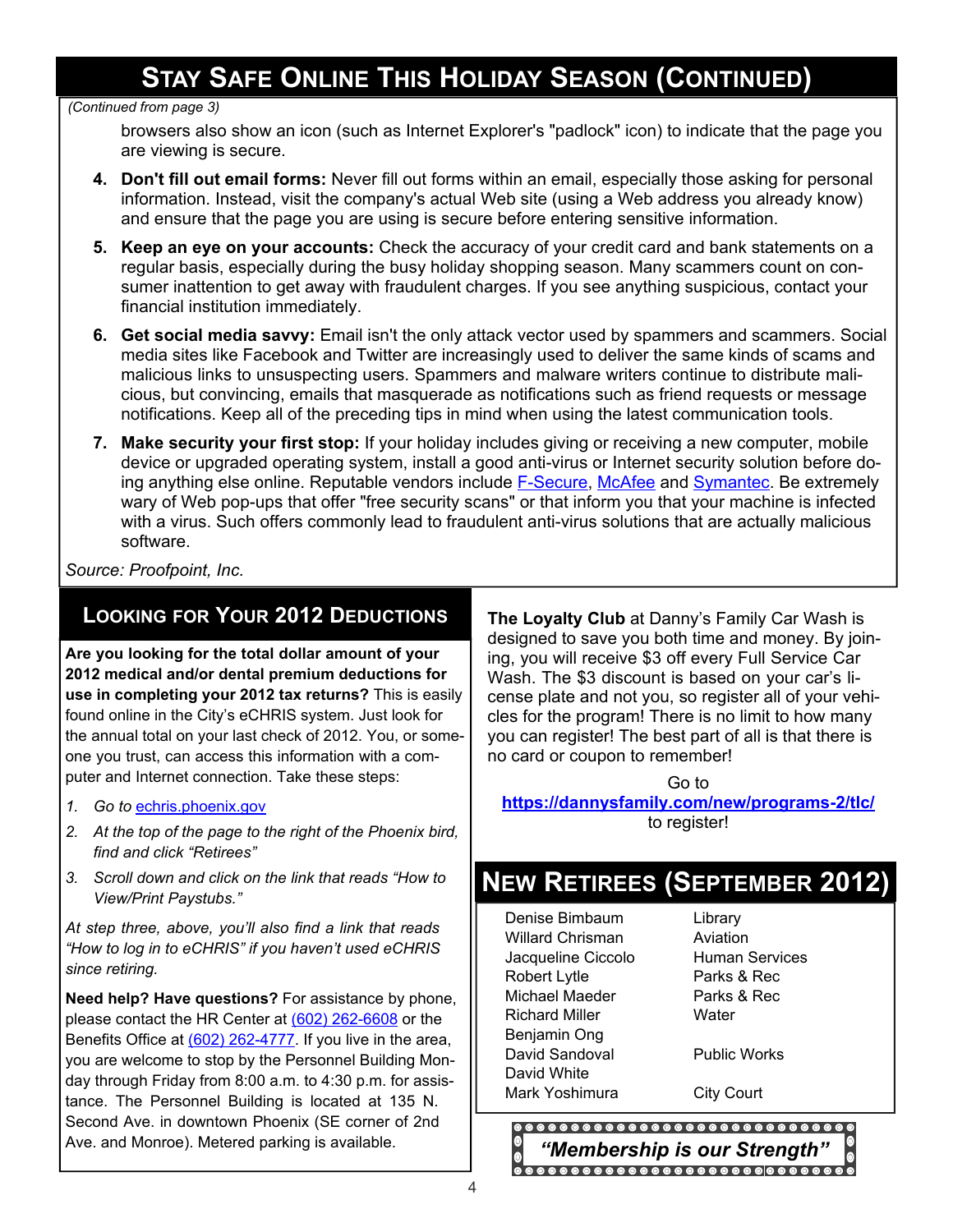# **CITY MANAGER'S CORNER**

Like us at facebook.com/cityofphoenix

It was wonderful seeing all of you at the October COPRA meeting. I enjoyed speaking with some of you one-on-one and answering questions.

As we move through the holiday season and with the upcoming toy drive, I would like to recognize the efforts of those who give back to our community. That includes our hard working city staff. I was truly amazed to hear that we surpassed our \$1 million goal for the Community Service Fund Drive. At last check, City of Phoenix employees raised \$1,079,307.

Over the past several weeks, employees across each department came up with creative ways to encourage donations which fund more than 350 local, non-profit organizations in Arizona with the majority of those providing services in Maricopa County. Since 1980, employees have raised



David Cavazos

more than \$24.6 million in charitable giving. Several departments exceeded their fundraising goals showing their commitment and drive when it comes to helping others.

To give you an idea of what this means to our community, these donations will help several organizations including the St. Mary's Food Bank. Its organizers tell me that one in four children in Arizona don't know when their next meal will come and that demand increases during the holiday season. Jerry Brown at St. Mary's said "There's no way we can do what we do without the benevolence of those who give like the people of the City of Phoenix."

I would also like to remind everyone to shop locally this holiday season. When you shop in Phoenix, sales taxes go directly to the city's general fund and help pay for crucial services like police, fire, parks, libraries, senior centers and street maintenance.

As we move toward a new year, let's all be thankful for the opportunity to help those in need and continue in the spirit of giving. Thank you for your generosity and I hope you have a wonderful holiday.

# **HOW TO PREVENT AUTO THEFT**

One of the best ways to protect your vehicle from theft is to employ common sense. Here are the fundamentals (for more information, go to www.azwatchyourcar.com):

- Lock your car. Half of all vehicles stolen are left unlocked.
- Take your keys. Nearly 20% of all vehicles stolen have the keys in them.
- Park in well-lit areas. Car thefts occur at night more than half the time.
- Park in attended lots. Car thieves do not like witnesses.
- Completely close your car windows.
- Do not leave valuables in plain view.
- Do not hide a spare set of keys in the car. The pros know where to look.
- If you have a garage, use it. When you do, lock both the vehicle and the garage door.

*Source: Arizona Automobile Theft Authority*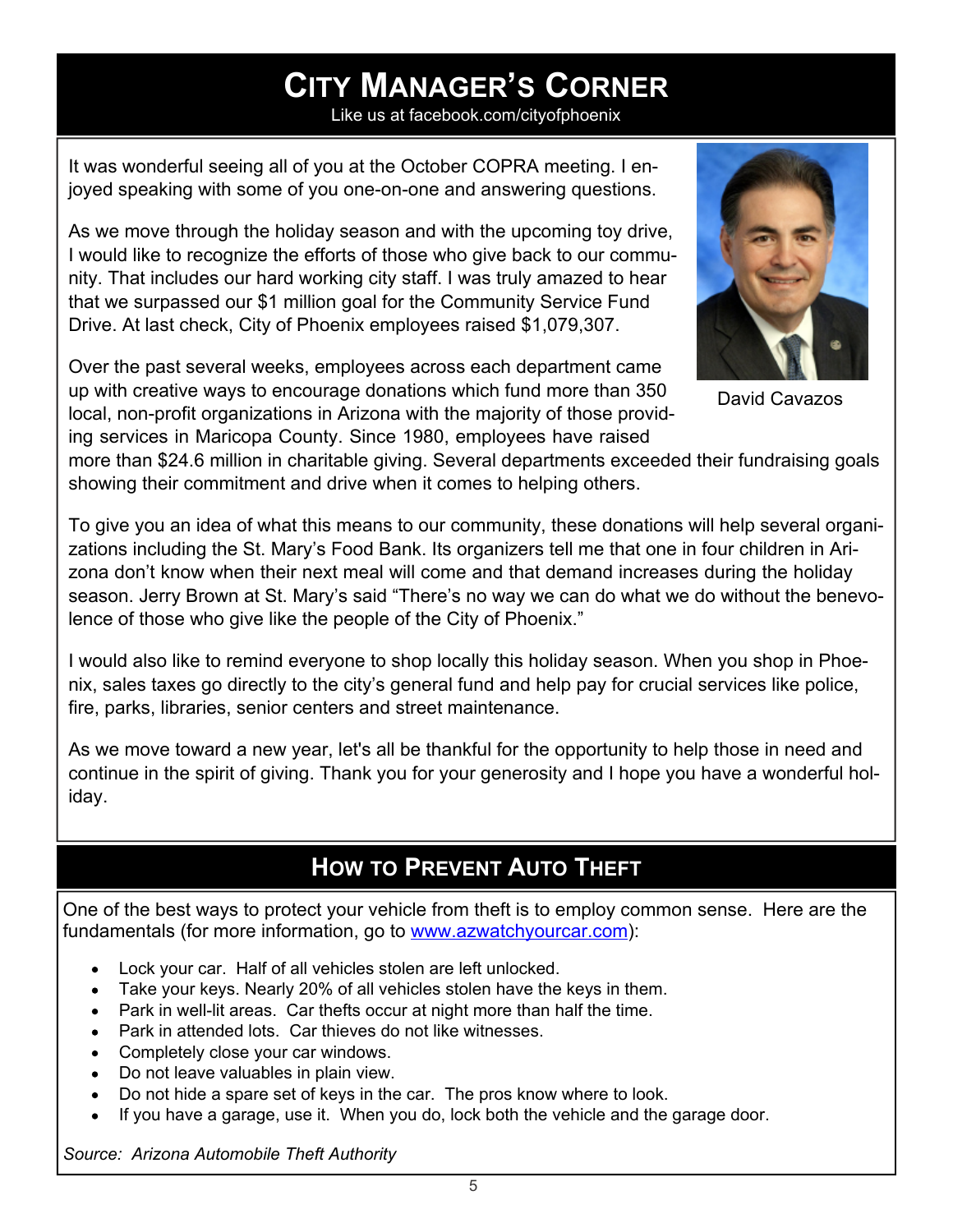### **USE A BUDGET TO HELP PAY OFF YOUR DEBTS**

"A man in debt is so far a slave." Those words by Ralph Waldo Emerson capture the reality of what it means to be in debt. Most American families are so used to living beyond their means that they see debt as a normal part of life.

The most important factor to getting out of debt is a good written budget. A budget is fundamental to determine exactly what your income, debt, and expenses are. Another essential principle to get out of debt is to stop all new credit card purchases. The plan for paying off debt is simple and proven to be very effective:

- Budget the minimum amount required for each of your debts except the one with the lowest balance.
- Target the debt with the lowest balance as the debt you want to pay off first. You do this by budgeting more than the minimum payment.
- When this debt is paid off, apply that payment to the next lowest debt.
- Continue to do that with each debt until all debt is paid off.

Some people prefer to pay off the debt with the highest interest first. The reason for starting with the lowest balance first is that it helps people emotionally to see an entire debt eliminated with a short period of time. Most people can pay off all of their non-mortgage debt within a few years using this method.

Future debt can be avoided by planning for all expenses. For example, if you create a car repair category in your budget, when your car breaks down unexpectedly you will have the money in your budget to cover the expenses.

Living debt free is financially wise and brings emotional relief.

*Source: Bob Blayter – "The Money Team"*

# **5 EARLY WARNING SIGNS OF ALZHEIMER'S**

Think you're too young to worry about Alzheimer's? Most people – more than 5 million according to latest counts – develop the disease after age 65. But 200,000 Americans have been diagnosed in their 40s and 50s. Alzheimer's can't be prevented or cured, but the sooner you're diagnosed, the sooner you can take steps to manage symptoms and live better longer. Here are 5 warning signs:

**You forget what you read.** Memory loss is the most common sign, but not every lapse is symptomatic. Occasionally losing track of car keys can happen to anyone. But not remembering recently learned information, such as a conversation you just had, could be cause for concern. Other memory-related signs: forgetting important dates or asking for the same information over and over.

**You call a tea kettle a water pot.** Struggling more to find the right words to identify objects is an early sign of Alzheimer's, as is difficulty expressing your thoughts or participating in conversations.

**You run more red lights.** Not because you're in a rush, but because you misjudged the distance. Alzheimer's may disrupt your brain's ability to understand spatial relationships, interpret what you see, and even sense of time and place.

**You act differently.** Perhaps you feel inexplicably anxious, confused, or depressed. Maybe you're more irritable or aggressive or you become more easily upset or fearful for no real reason. Tasks that used to be routine become more of a challenge. People with Alzheimer's also start withdrawing from hobbies and once loved social activities.

**Your walk is wobbly.** The science behind this is preliminary, but it's backed by three new studies. Researchers found that changes in gait, such as more variable strides, may indicate a decline in cognitive function, and provide an early clue to Alzheimer's.

*Source: The Doctors*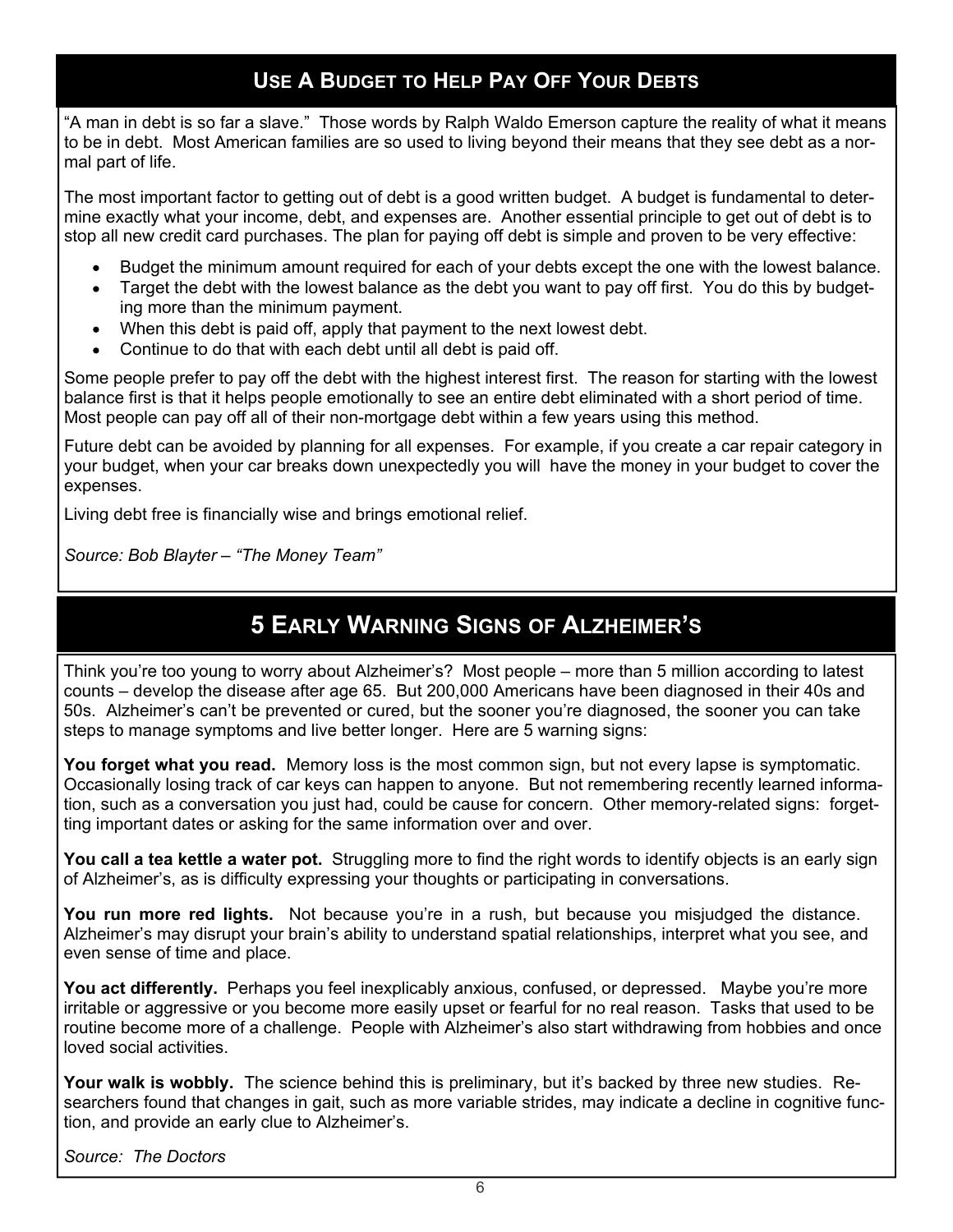### IN REMEMBRANCE

| Lois Butler               | 10/08/12 Survivor |
|---------------------------|-------------------|
| Ann Roth                  | 10/18/12 Survivor |
| <b>Barbara B Gonzalez</b> | 10/20/12 Survivor |
| <b>Mary Schirmer</b>      | 10/22/12          |
| Martin Janssen            | 10/26/12          |
| Gilbert R. Gonzales       | 10/27/12          |
| Hugh Kerr                 | 10/29/12          |
| Selden Kent               | 11/01/12          |
| <b>Margaret Rico</b>      | 11/01/12          |
| Joanne Young              | 11/02/12 Survivor |
| <b>Wylie Stevens</b>      | 11/06/12          |
| <b>Margaret Burns</b>     | 11/07/12          |
| Ronald Jackson            | 11/08/12          |
| Ula Julian                | 11/12/12          |
|                           |                   |
| Mary Lee                  | 11/14/12          |
| Julie Samson              | 11/16/12          |
| <b>Raymond Warren</b>     | 11/16/12          |
| Thelma Hanna              | 11/18/12          |
| Bernard Sanchez           | 11/21/12          |
| Berven Forde              | 11/23/12          |
|                           |                   |

#### HEALTH AND COMPASSION

We care about our members and their families. If someone in your family is ill, whether at home or in a care facility, or if a loved one has passed away, please call Mary Dysinger-Franklin at (602) 705- 8822.

### **Just a thought…**

You know you're getting old when you stop waiting for your ship to come in and just hope your rowboat doesn't spring a leak.

### **TRAVELING?**

Protect your checked luggage. Photograph the contents of your luggage and keep an itemized list in a safe place. Put an itinerary with contact information and your email address in a visible place inside the bag. Remove tags from previous trips as well as straps or lock wheels that could cause the bag to get stuck on a conveyor belt. Open your luggage shortly after landing to be sure that everything is there. If anything is missing, submit a claim as soon as possible with the airline and your insurance company.

Source: Conde Nast Traveler, www.CNTraveler.com

### **2012 COPRA BOARD**

| President:                              | <b>Jack Thomas</b>                            | (623) 825-6999                         |
|-----------------------------------------|-----------------------------------------------|----------------------------------------|
|                                         | E-mail                                        | jtnt@cox.net                           |
| <b>Vice President:</b>                  | <b>Laura Ross</b>                             | (623) 878-3334                         |
|                                         | E-mail                                        | ljross50@gmail.com                     |
| Treasurer:                              | <b>Barbara Kellogg</b>                        | (623) 322-5227                         |
|                                         | E-mail                                        | avidgolfer@aol.com                     |
| Secretary:                              | <b>Dawnell Navarro</b>                        | (623) 412-0854                         |
|                                         | E-mail                                        | navarro2@cox.net                       |
| <b>Board Members:</b>                   | <b>Robert Salemi</b>                          | (480) 821-6707                         |
|                                         | E-mail                                        | rsalemi451@gmail.com                   |
|                                         | <b>Cathleen Gleason</b>                       | (602) 361-2315                         |
|                                         | E-mail                                        | cgleason2@cox.net                      |
|                                         | <b>Sue Stites</b>                             | (602) 819-7106                         |
|                                         | E-mail                                        | sstites@cox.net                        |
|                                         |                                               | Karen Clifford-Anderson (623) 772-7472 |
|                                         | E-mail                                        | kcliffander@yahoo.com                  |
|                                         | <b>Yvonne Warren</b>                          | (602)952-1025                          |
|                                         | E-mail                                        | vimmons@yahoo.com                      |
|                                         | <b>Marvin Roelse</b>                          | (480) 288-1046                         |
|                                         | E-mail                                        | marvinr567@msn.com                     |
|                                         | Benefits Committee Chair & Health Task Force: |                                        |
|                                         | <b>Laura Ross</b>                             | (623) 878-3334                         |
|                                         | E-mail                                        | liross50@gmail.com                     |
| <b>Retirement Board Representative:</b> |                                               |                                        |
|                                         | <b>Cathleen Gleason</b>                       | (602) 361-2315                         |
|                                         | E-mail                                        | cgleason2@cox.net                      |
| <b>By-laws Review Chair:</b>            |                                               |                                        |
|                                         |                                               | Karen Clifford-Anderson (623) 772-7472 |
|                                         | E-mail                                        | kcliffander@yahoo.com                  |
|                                         | Member Support and Social Committee Chair:    |                                        |
|                                         | <b>Yvonne Warren</b>                          | (602)952-1025                          |
|                                         | E-mail                                        | yimmons@yahoo.com                      |
| Membership Chair:                       | <b>Marvin Roelse</b>                          | (480) 288-1046                         |
|                                         | E-mail                                        | marvinr567@msn.com                     |
| Chronicle Chair:                        | <b>Robert Salemi</b>                          | (480) 821-6707                         |
|                                         | E-mail                                        | rsalemi451@gmail.com                   |
| <b>Chronicle Editor:</b>                |                                               | Mary Dysinger-Franklin (602) 705-8822  |
|                                         | E-mail                                        | copranewsletter@gmail.com              |

| COPERS websitewww.phoenix.gov/phxcopers         |  |
|-------------------------------------------------|--|
| ∥City Retirement Systems (COPERS)(602) 534-4400 |  |
|                                                 |  |
|                                                 |  |

### **Chronicle Article Deadline**

Please be advised that the deadline for submitting articles for the Chronicle is the **20th day of the month** before you want the article to appear. Any member may submit material for publication, but the Editor determines what will appear in the final copy based on suitability and available space.

This is your Chronicle. Help us by submitting articles of general interest. Tell us about yourself, your family, a trip you've taken or an interesting hobby you have. Suggestions are always welcomed.

E-mail to: COPRAnewsletter@gmail.com Or mail to: Mary Dysinger-Franklin, 6208 E. Desert Cove Ave, Scottsdale, AZ 85254

#### **Disclaimer**

Acceptance of advertisements or articles in the COPRA Chronicle does not constitute an endorsement by COPRA of goods or services.